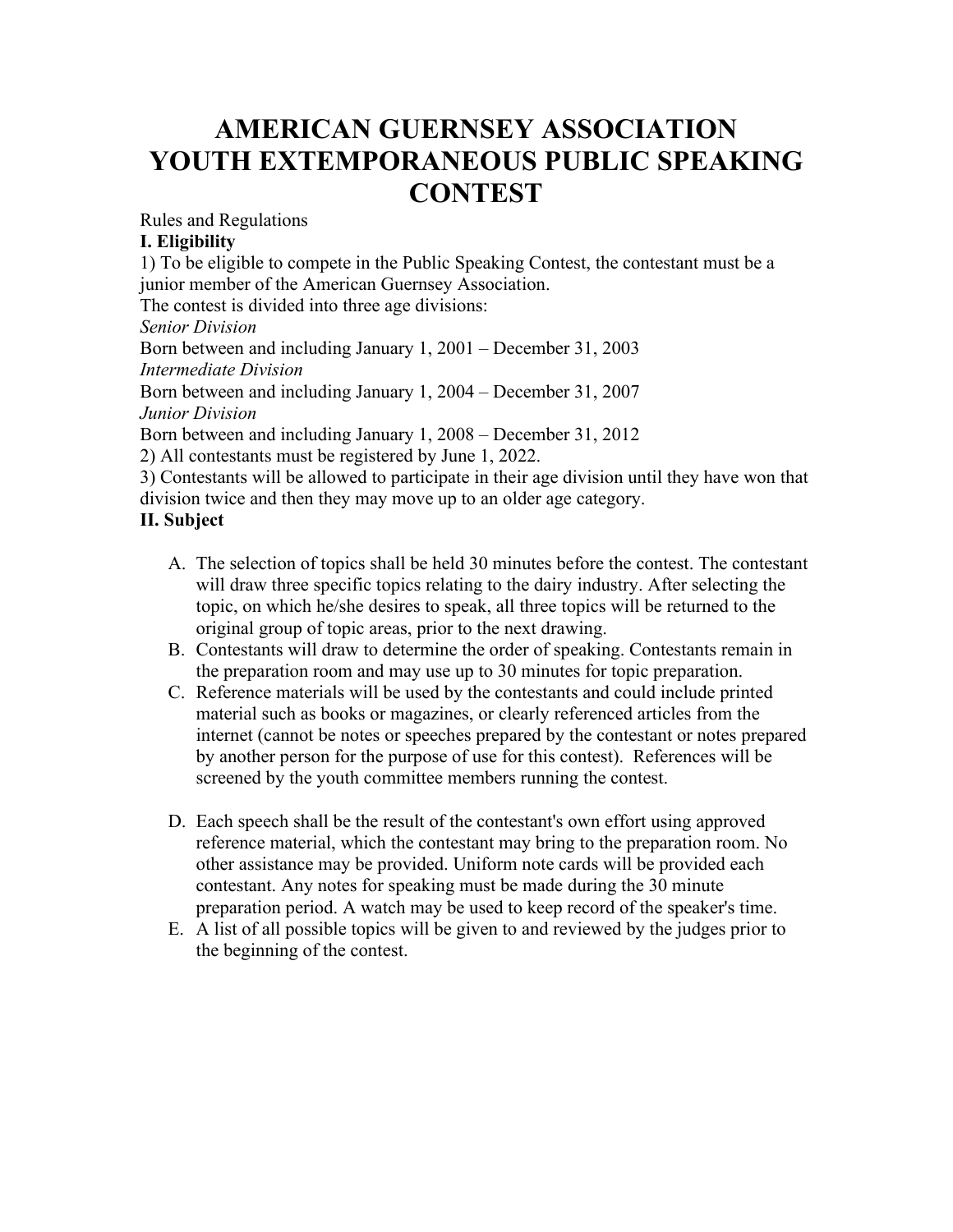## **III. Time Limit**

In the Senior Division , each speech shall be a minimum of four minutes and a maximum of six minutes. In the Intermediate Division, each speech shall be a minimum of three minutes and a maximum of five minutes. In the Junior Division, each speech shall be a minimum of three minutes and a maximum of five minutes. Each contestant will be allowed five minutes during which the judging committee will ask questions related to his or her speech. Deductions of 20 points per minute will be made from the score of each judge for speeches that are under or over the time limit in length.

## **IV. Method of Selecting Winner**

1) The Youth Committee will be in charge of the contest. Competent and impartial judges will be selected by the committee to judge the contest.

2) A contestant will be permitted to use notes.

3) A timekeeper will be designated who will record the time used by each contestant in delivering his or her speech, noting undertime and overtime, if any, for which deductions will be made.

4) Prior to the contest, judges will be furnished copies of the topic drawn.

5) Each judge will ask questions after a speech; and each contestant will be scored on his or her ability to answer all questions by all judges.

6) When all contestants have finished speaking, each judge will total his or her score on composition and delivery for each speech. Contestants will be ranked in numerical order on the basis of the final score to be determined by each judge.

#### **V. Awards**

Awards will be given to the top three individuals in each division.

## **Part I. For Scoring the Content**

A. Knowledge of subject includes:

Importance and appropriateness of the subject Suitability of the material used Accuracy of the statements included Evidence of purpose

B. Organization of materials includes:

Organization of the content Unity of thought Logical development Language used Sentence structure Accomplishment of purpose - conclusions

C. Voice includes:

**Quality** Pitch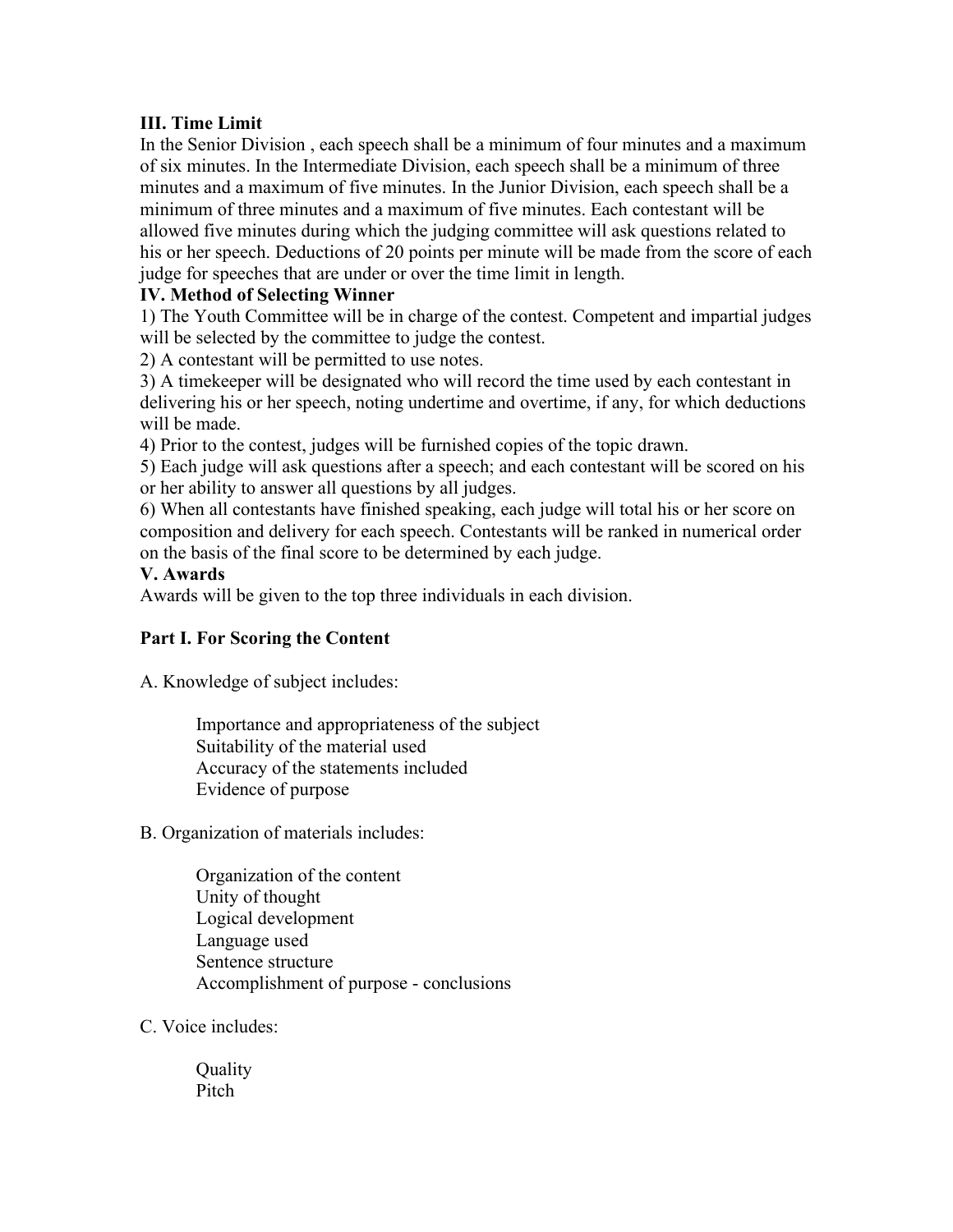Articulation Pronunciation Force

D. Stage presence includes:

Personal appearance Poise and body posture Attitude Confidence Personality Ease before audience

E. Power of expression includes:

Fluency Emphasis **Directness** Sincerity Communicative ability Conveyance of thought and meaning

F. General effect includes:

Extent to which the speech was interesting, understandable, convincing, pleasing and held attention.

G. Response to questions include the ability to answer the questions on the speech which are asked by the judges indicating: originality, familiarity with subject, and the ability to think quickly.

> Enter By June 1st to: American Guernsey Association 1224 Alton Darby Creek Rd., Suite G Columbus, OH 43228